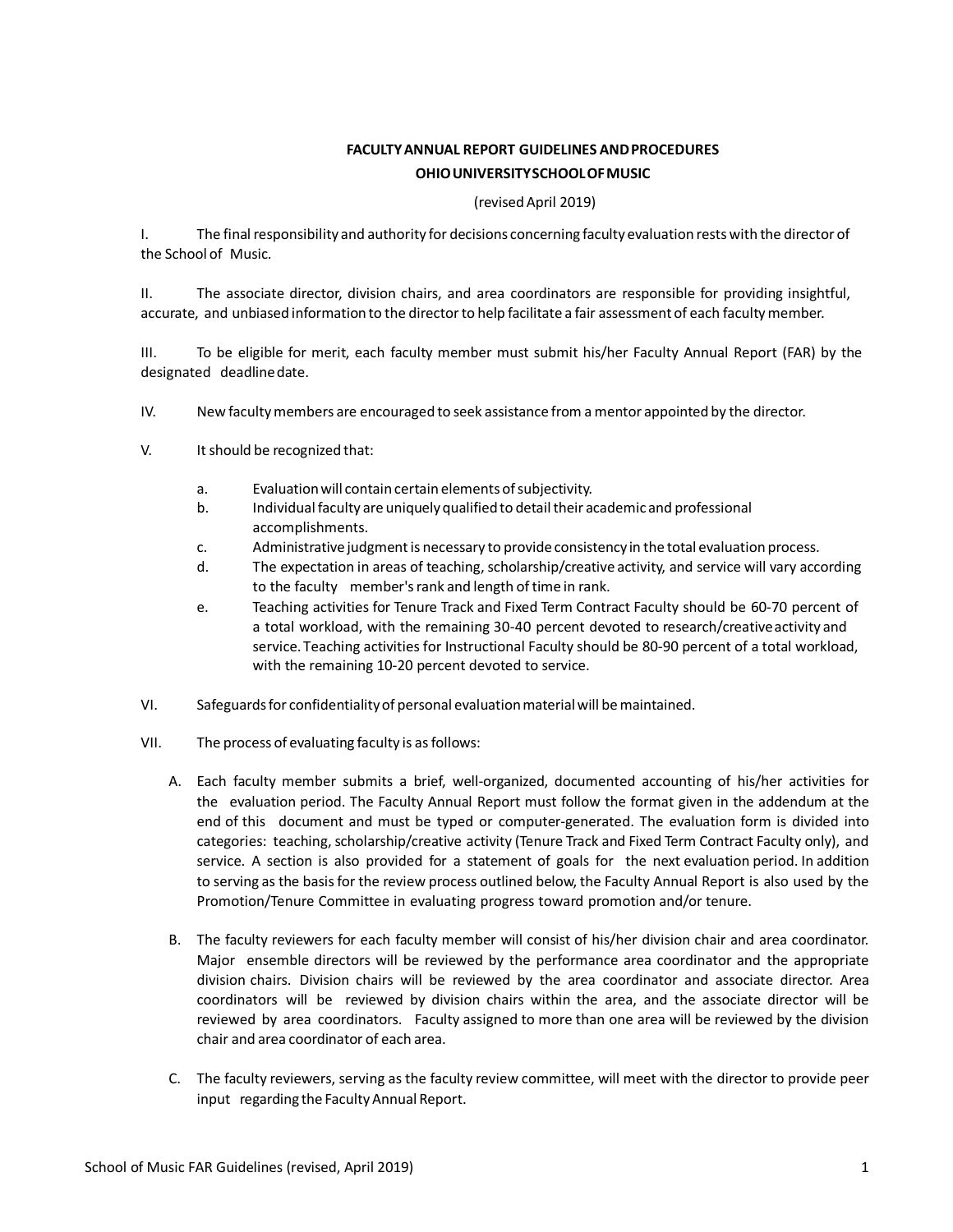- D. Each area— teaching, scholarship/creativity (Tenure Track and Fixed Term Contract Faculty only), and service— will be evaluated separately. Instructional Faculty will be evaluated with points of 10 for teaching and 5 for service. Tenure Track and Fixed Term Contract Faculty will be evaluated with 5 points in each of the three categories. The review process culminates in an overall evaluation with a maximum 15 points possible**.**
	- **5** This evaluation category signifies extraordinary achievement, far exceeding the usual, which brings national or notable regional distinction and honor to the faculty member. It reflects exceptional work that has been achieved as a result of sustained effort and ongoing dedication to the highest standards of excellence and quality, thereby enhancing the individual's professional reputation and visibility. In the service category it may be given to persons whose activity far exceeds the norm and has a major impact on the School of Music and/or the University.
	- **4** This evaluation category signifies an overall contribution that exceeds the usual, particularly in effort expended and in quality of work done. All faculty should attempt to attain this level.
	- **3** This evaluation category signifies that the individual is productive and handling all the responsibilities of his/her position in an efficient and appropriate manner. It is the level of work expected of every facultymember.
	- **2** This category is below the expected level of achievement. It signifies concern in the evaluated area.
	- **1** This evaluation category signifies a level of work that does not meet the standards expected and required of faculty in the School of Music. It signifies serious concern in the evaluated area.
- E. The director reviews each Faculty Annual Report, considering all the information provided by the reviewers, and writes an evaluation letter for each member of the faculty. The director notifies each faculty member in writing of his/her evaluation. The process by which the "merit pool" raise is applied considering the faculty member's rating will be determined by the director. That information will be included in the evaluation letter, along with the lowest and highest faculty point ratings, plus the average rating of faculty members for that year.
- F. The director then may meet with a faculty member upon his/her request to discuss the faculty member's annual report, peer reviews, the evaluation letter and yearly goals, both present and future.
- G. Appeals of the evaluation will be reconsidered by the originalreviewers and the director.
- VIII. Evaluationof Teaching
	- A. Evaluation of teaching has two components:
		- 1. Teaching and Related Activities
		- 2. StudentEvaluations
	- B. Evaluation of Teaching and Related Activities

Faculty activity in the area of teaching is reported on the Faculty Annual Report. Teaching activities may include but are not limited to any of the following:

1. Initiationorsignificantimprovementof: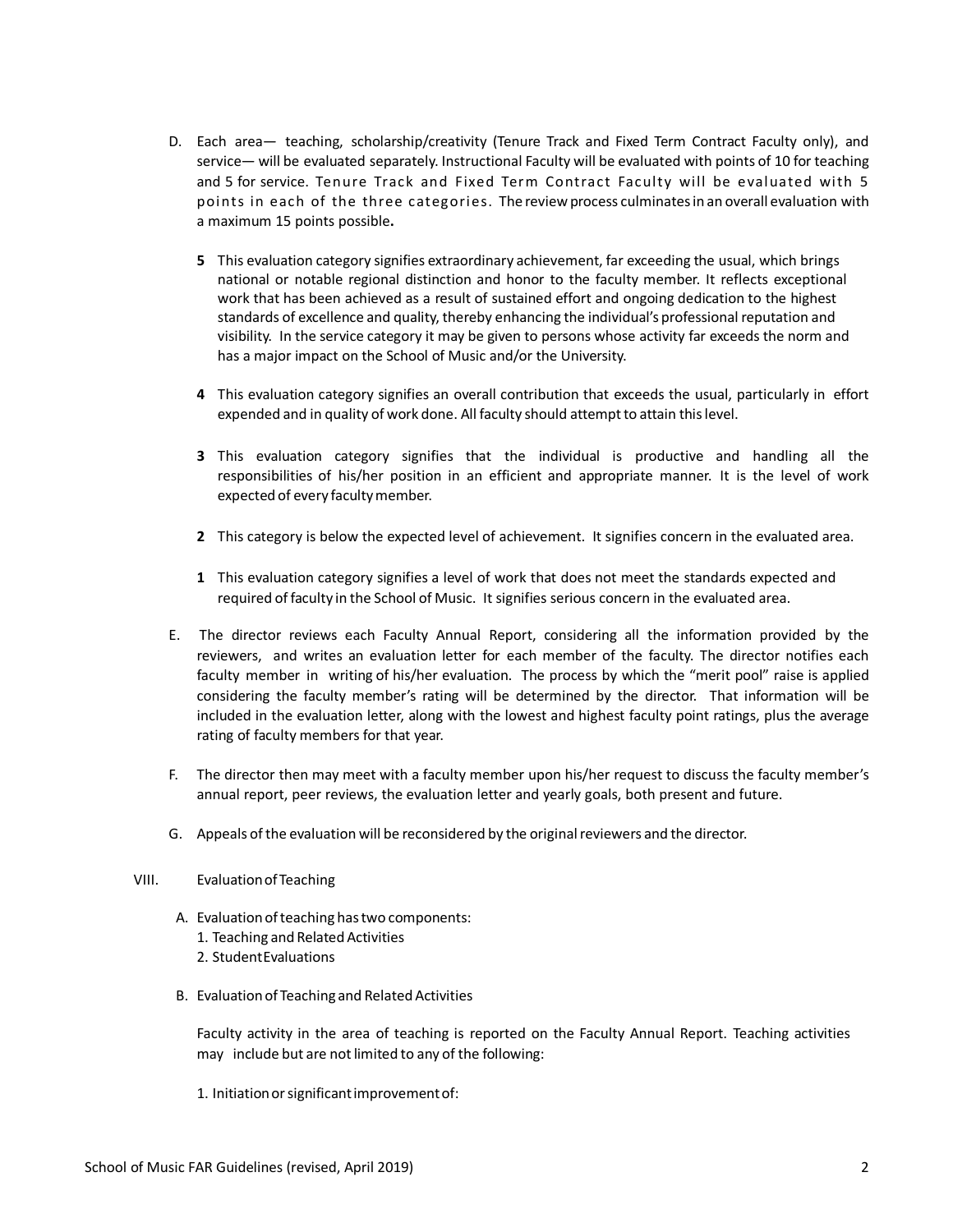- a. teachingmethods
- b. materialsutilized (including texts, handouts, etc.)
- c. field observations/experiences/trips
- d. audiovisuals: films, video/audio tapes, records, slides, overhead transparencies, microfilms, etc.
- e. computer and other applicationsoftechnology
- 2. Otherlocal or on-campusteaching activity
- a. arranging of invited guest artist lectures,demonstrations,performances
- b. administrationof departmental,school oral or practicumexams
- c. supervisionand instructionof graduate assistants or other assigned students
- d. summerteaching
- e. preparation of students for performance (specifically recitals, guest artist master classes, and competitions), senior project or theses
- 3. Professional Development
- a. attendanceatworkshops, conferences,master classes
- b. additionalcoursework,degrees, certificates
- c. private study withmasterteacher
- d. observation/visitation of other programs
- e. self-studiesresulting in significant courseenhancement/development
- 4. Recognitionof TeachingExcellence
- a. awards- School,College,University, professionalorganization
- b. current and alumnistudentsuccess
- c. enrollmentin classes-student demand for elective classes
- d. recognition of quality ensemble performances reviews, significant invitations, recordings, concertattendance
- 5. Advising Students Enrolled in the School of Music
- a. type and number of students advised
- b. indicatorsof quality advising
- 6. Recognitionof Teaching Load refer to Load Policy and Load Worksheet
- a. contacthours
- b. number ofstudentsin sections
- c. nature of courses taught (i.e. paper grading, preparation time, contact hours per week, graduate/undergraduate, and other considerations relative to type of course)
- C. StudentEvaluationof Teaching

1. Faculty who have not yet received tenure or initial promotion need to have each eligible class evaluated each semester. After receiving tenure or initial promotion, it is the faculty member's responsibility to see that he/she is evaluated in all coursesincluding applied lessons at least once per year. A faculty member may request evaluation for any class with an enrollment of three or more students.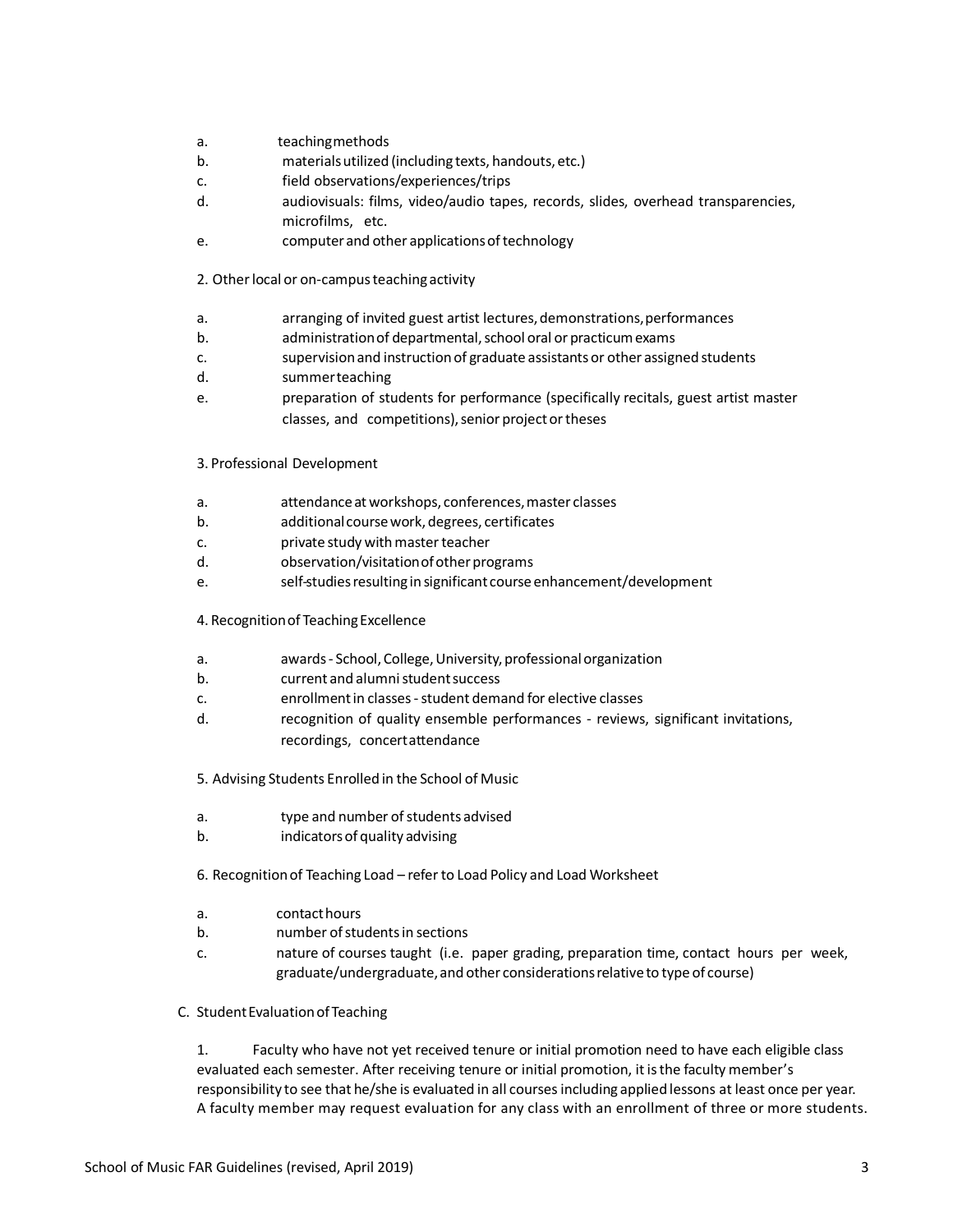2. It is expected that student ratings will vary, according to the teaching activity, and that the ratings will have to be interpreted in relation to each type of teaching activity (i.e. major courses, nonmajor courses, required courses, elective courses, number of students enrolled, applied ensemble, etc.).

## IX. Evaluation of Scholarship/CreativeActivity

Note: Instructional Faculty should list activities that are appropriate for Section IX in either teaching or service. Questions regarding the appropriate placement of these activities can be addressed by the Director and/or the P&T chair.

A. Scholarship/Creative Activity places emphasis on those activities that are primarily by invitation or selection and serve to enhance the individual's professional stature, thereby reflecting positively upon the university. Generally, these activities are off-campus.

- B. Scholarship/Creative Activity may include off-campus:
	- 1. performances
	- 2. lectures
	- 3. papers presented
	- 4. published articles, books, and reviews
	- 5. compositions commissioned, written and/or performed
	- 6. editor of music or text
	- 7. grants awarded
	- 8. adjudicating
	- 9. commercial use of one's creative activity
	- 10. consulting

11. active participation within professional or governmental organizations (i.e. offices held, conventions or workshops coordinated,etc.) at a national or international level. 12. organizationof professional events at a national or international level.

- C. Campus activities (defined as taking place on any Ohio University campus) which may be included under Scholarship/CreativeActivityare:
	- 1. guestlecturer, panelist or clinician in meetings or activities of professional organizations
	- 2. commissions
	- 3. guest soloist with an ensemble
	- 4. participant with a guest performer
	- 5. adjudicating
- D. Other on-campus activities are appropriate for inclusion under service.

E. It remains the responsibility of the faculty member to be involved in ongoing projects and to document each activity and describe itsimportance within theirspecific field of expertise.

F. The primary evaluation of a large-scale project will take place upon its completion; however, progress on such projects will be evaluated annually.

X. Evaluationof Service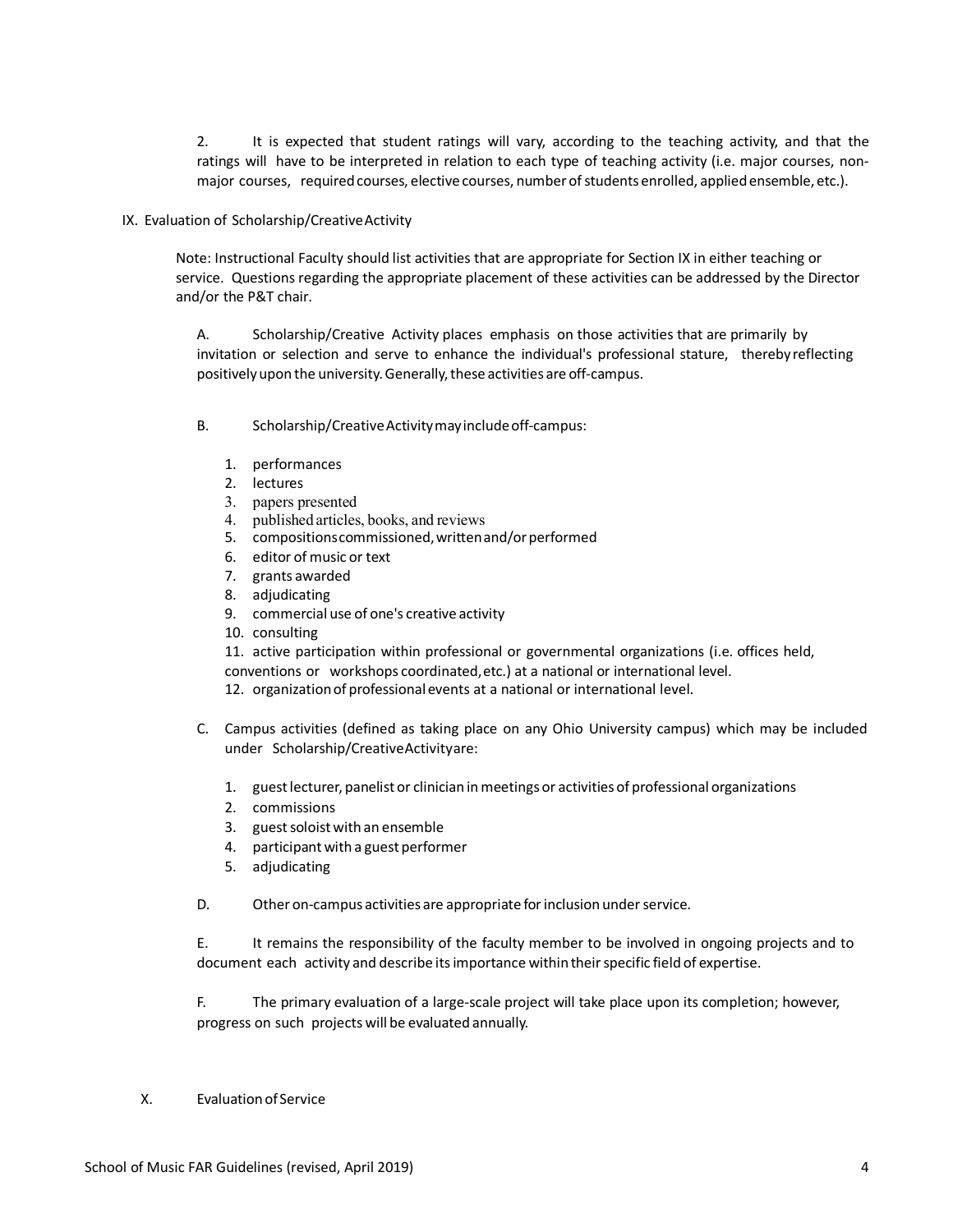A. Service is evaluated in terms of positive and effective contribution to the needs and goals of the School of Music and Ohio University.

B. Thisincludesinvolvementin recruiting activities.

C. It also includes all tasks of an administrative nature, assigned jobs, committee work in the college, university, or school, general advising (i.e. University College), etc. Committees that are more timeintensive will receive greatercredit.

D. In addition, service includes papers, reports, demonstrations, recitals, concerts, and compositions presented on the Ohio Universitymain (Athens) campus. (See IX.C for exceptions.)

E. Development and approval of any of the following:

a.new permanent, interdisciplinary,or experimental courses

b.new or significant changesin curriculum for major/minor

c. new programswithin the college

d.new joint degree (interdisciplinary) programs within the university or with other universities

F. Servicemay also include contributionsto the cultural enrichment of the community or region.

G. Service includes active participation within professional or governmental organizations (i.e. offices held, conventions or workshops coordinated, etc.) or organization or professional events of a *local or regional* nature. It is the responsibility of the faculty member to present rationale as to whether his/her activity in this area is more appropriately included under service, or creative/scholarly activity. The Director and the Promotion and Tenure Committee will determine the relevance of the activity for the purpose of evaluation.

# XI. First Year Faculty

Newly appointed faculty will be evaluated as follows:

• If under contract for only one semester, the faculty member will not be evaluated. He/she will be awarded the average merit raise. Accomplishments from the first semester should be reported on the following year's FAR.

• If granted credit towards tenure in the contract, the faculty member will be evaluated in the first year. The evaluation should be based upon the entire calendar year's activities, including activities and documentation from the previous institution.

## XII. Professional Leaves

Faculty on leave will be evaluated as follows:

• If on leave for only one semester of the evaluation period, the faculty member will be evaluated for the calendar year with appropriate adjustmentsmade.

• If on leave for two semesters of the evaluation period, the faculty member will not be evaluated. He/she will be awarded the average merit raise.

XIII. This documentmay be reviewed annually by the faculty.

# **XIV. Addendum: Format forthe FAR document**